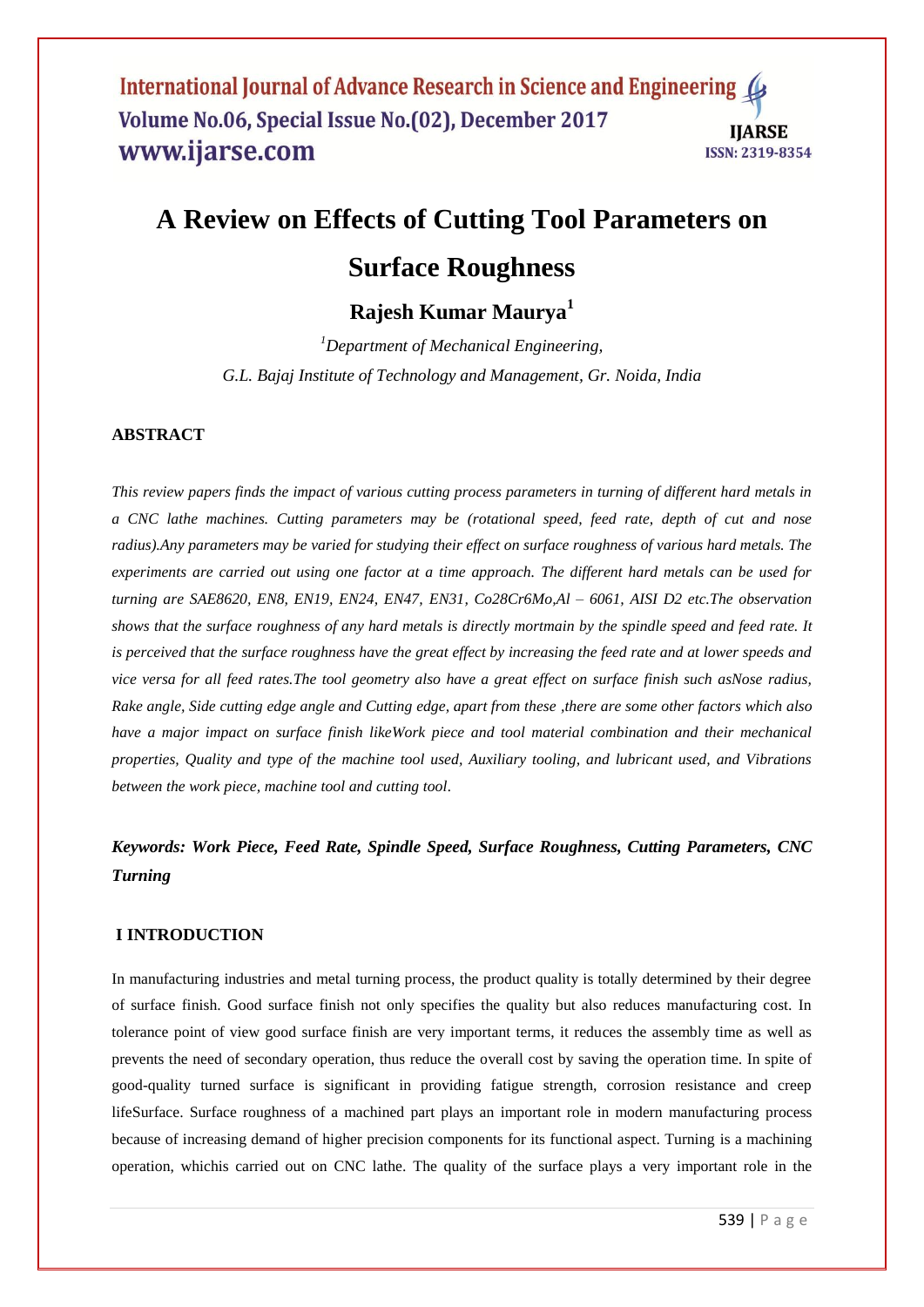performance of turning as a goodquality turned surface significantly improves fatigue strength, corrosion resistance, or creep life. Surface roughnessalso affects several functional attributesof Parts, such as contact causing surface friction, wearing, light reflection,heat transmission, ability of distributing and holding a lubricant, load bearing capacity, coating or resisting fatigue.Therefore, the desired surface finish is usually specified and the appropriate processes are selected to reach therequired quality [1]. Surface roughness plays an important role in affecting friction, wear and lubrication of contacting bodies [2]. Surfaceroughness is one of the parameters that greatly influence the friction under certain running conditions [3]. Surfaceroughness of the contacting surfaces influences the frictional properties of those surfaces during the forming processes [4]. It is fact now that surface roughness geometry strongly influences the manner in which the contacting surfaces.

## **II MEASUREMENT 0F SURFACE ROUGHNESS**

Inspection and assessment of surface roughness of machined work pieces can be carriedout by means of different measurement techniques. These methods can be ranked into theFollowing classes:

- 1. Direct measurement methods
- 2. Comparison based techniques
- 3. Non-contact methods
- 4. On-processmeasurement

#### **2.1Principle of Measurement of Surface Roughness**

The surface roughness of any machined parts can be measured by different techniques such as direct measurement methods; Comparison based techniques, Non contact methods and On-process measurement. Generally roughness measurement is done by using a portable stylus-type profilometer; Talysurf (Taylor Hobson, Surtronic 3+, UK).This instrument is a portable, self-contained instrument for the measurement of surface texture. It is a microprocessor based to evaluate parameter. The measured results are displayed on LCDscreen and output can be taken with the help of printer or other computers for further evaluation. The instrument is operated by non-rechargeable alkaline battery (9V).There is a diamond stylus having a tip radius 5 μm.The measurement is always done from the extreme outward position .At the end of the measurement the pickup returns to the position ready for the next measurement

The cut-off length determines the traverse length.Generally, the traverse length is five times the cut-off length though the magnification factor can be changed.The profilometer has been set to a cut-off length of 0.8 mm, filter 2CR, and traverse speed 1 mm/sec and 4 mm traverse length. On the work pieces where surface roughness measurement has been taken are repeated four times in the transverse directionand average of four measurements of surface roughness parameter values has been recorded. Theadvanced surface finish analysis software *Talyprofile*is used for measuring profile which make it in digitized form and processed for evaluation of the roughness parameter.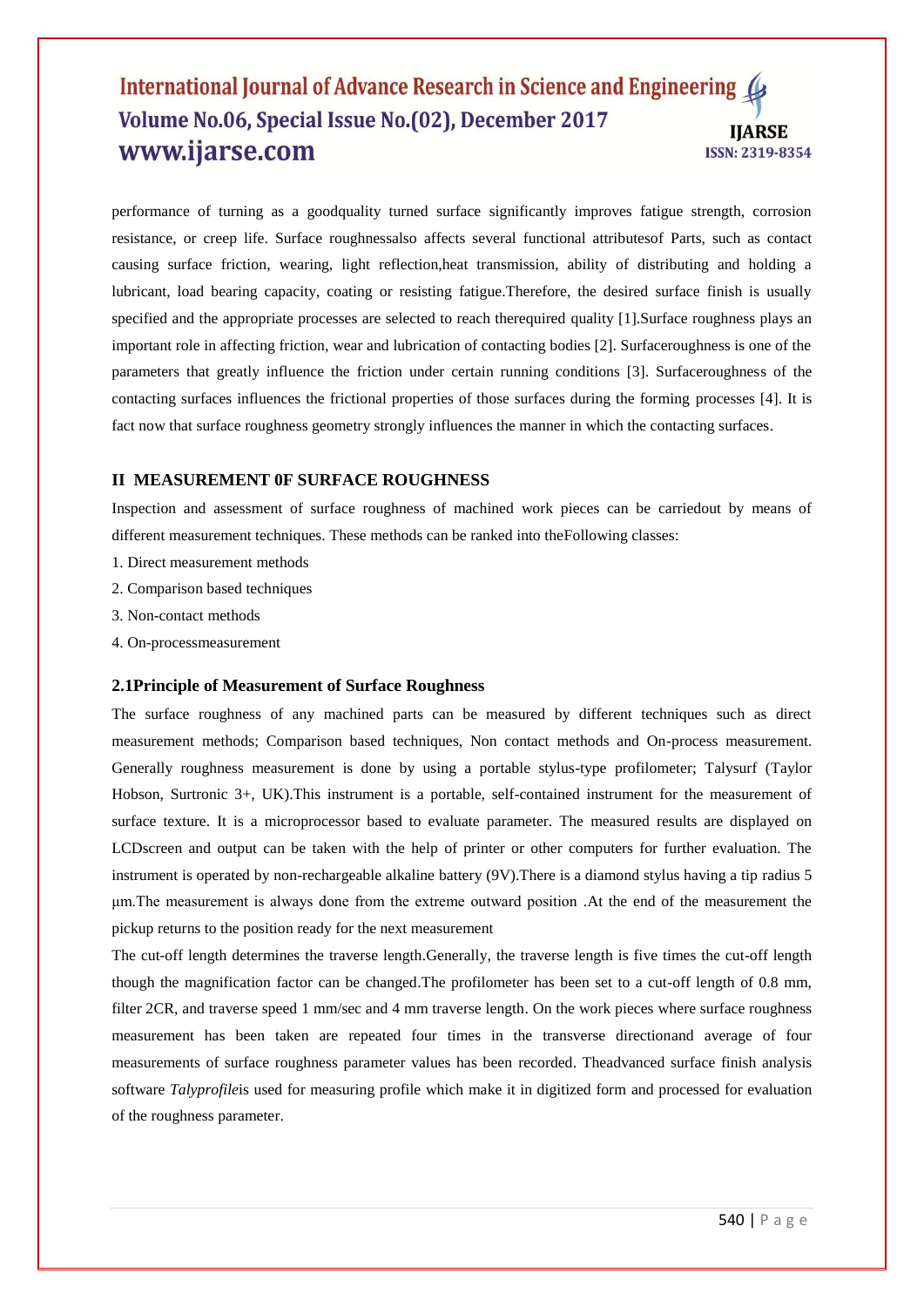## **III LITERATURE REVIEW**

#### **1.Mehmet Alper İNCE1 et.al.(2015)**

This paper investigate the effects of cutting parameters such as rotational speed, feed rate, depth of cut and nose radius on the surface roughness of Co28Cr6Mo medical alloy. The graphical presentation is done for the understanding of the influences of cutting parameters. For getting minimum surface roughness the optimum values obtained for rpm, feed rate, depth of cut and nose radius were respectively, 318 rpm, 0.1 mm/rev, 0.7 mm and 0.8 mm.whereas the rpm, feed rate, depth of cut and nose radius were respectively, 318 rpm, 0.25 mm/rev, 0.9 mm and 0.4 mm. has been revealed the maximum surface roughness.[1]

#### **2. Mohit K Pandya1et.al. (2015)**

In this paper researchers have found the experimental investigation on surface roughness by using PVD and CVD coated carbide insert and uncoated carbide insert during dry turning of Ti-6Al-4Von CNC machine. This paper deals with the machining of Ti6Al4V material. This paper discusses an experimental investigation on surface roughness of Ti-6Al-4V using PVD and CVD coated carbide insert and uncoated carbide insert during dry turning on CNC machine. Ti-6Al-4V is widely used in automotive, marine applications, aerospace and jet engine components due to its high strength to weight ratio. The effect of different process parameter like speed, feed and depth of cut is examined for better surface roughness. Analysis of variance was carried out for analyzing the contribution of process parameters for the coated and uncoated carbide insert. And comparison of coated and uncoated inserts.

#### **3. Ula¸sÇayda¸ et.al (2012)**

In this paper researcher has find the surface roughness quality of AISI 304 austenitic stainless steel in CNC turning operation with three different types of support vector machines(SVMs) tools such as least square ,spider and artificial neural network(ANN).In this model cutting speed, feed rate and depth of cut were taken as model variables of the cutting parameters .for finding the surface roughness quality or values the papers has utilizes the mathematical tool i.e.design of experiments (DOE).A feed forward neural network with a multilayered architecture made up of 15 hidden neurons which was based on back propagation algorithm had been placed between input and output layers. All results shown by this model used by SVMs were quiet better than used with ANNwith high correlations between the prediction and experimentally measured values.

## **4. N. Satheesh Kumar et.al (2012)**

This paper investigates the effect of process parameters in turning of Carbon Alloy Steels in a CNC lathe. The parameters namely the spindle speed and feed rate are varied to study their effect on surface roughness. The experiments are conducted using one factor at a time approach. The five different carbon alloy steels used for turning are SAE8620, EN8, EN19, EN24 and EN47. The study reveals that the surface roughness is directly influenced by the spindle speed and feed rate. It is observed that the surfaceroughness increases with increased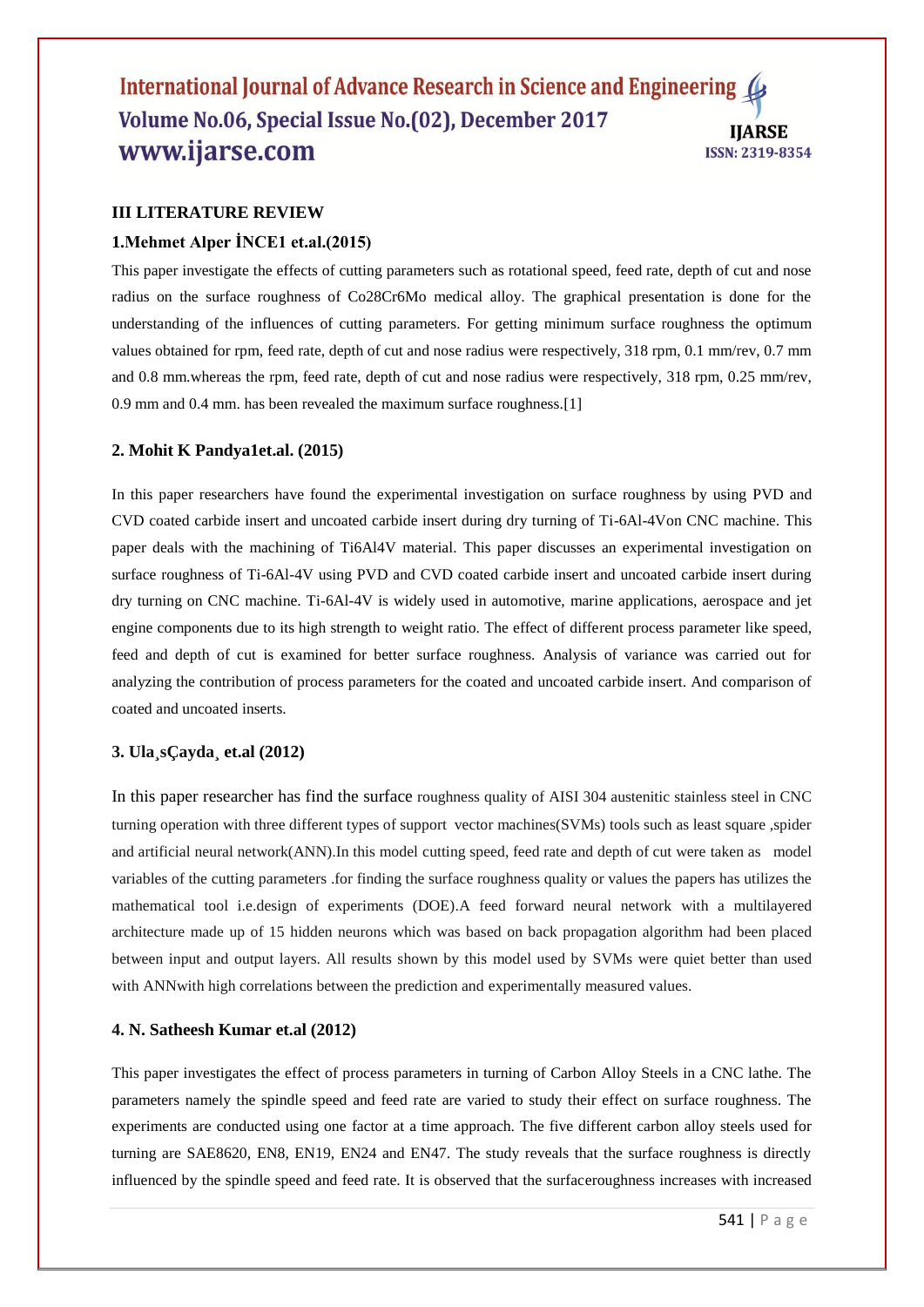feed rate and is higher at lower speeds and vice versa for all feed rates. The better surface finish may be achieved by turning carbon alloy steels at low feed rate and high spindle speeds.

#### **5. IlhanAsiltürket.al (2011)**

This paper investigates the measurement of surface roughness at different cutting parameters such as speed, feed and depth of cut. The surface roughness of AISI 1040 steel are modeled by two approaches i.e. Artificial neural network (ANN) and multiple regression approaches and both models are compared by statistical methods. It is found thatthe ANN model appear the surface roughness with high accuracy as compared to the multiple regression model.In this study, multiple regression and artificial neural network approaches were used to predict the surface roughness in AISI 1040 steel.

#### **6. Ranganath M. S. et.al (2015)**

In this paper researchers have presented the effect of the cutting process parameters such as cutting speed, feed rate and depth of cut on surface roughness, while turning of Aluminium (6061) in CNC turning at dry condition. This paper uses Design of experiments(DOE) calculating the influence of the turning parameters on the surface roughness by using Taguchi design and Analysis of Variance (ANOVA) to find minimum surface roughness.

#### **7. H. K. Dave et.al (2012)**

This paper finds characteristics of different grades of EN materials in CNC turning process using TiN coated cutting tools on experimental investigation of the machining process. The better surface finish is the main criterion in machining operation for many turned work pieces. The main aim of this paper is to get the lowest surface roughness and maximum material removal rate of different grades of EN materials in CNC turning by Taguchi method. Thus it can increase machine utilization anddecrease production cost in an automated manufacturing environment.

7.1 In this paper the experimental observations highlights the MRR in CNC turning process which is greatly influenced by depth of cut.

7.2 It is found that if speed is increase then MRR would increase and positive inserts are superior as compare to negative inserts for more MRR.

7.3 Analysis of Variance finds that the insert is the most significant factor for surface roughness.

## **V.GAPS IN THE LITERATURE REVIEW**

On the basis of reviewed papers it has been found that researchers had been investigated the effect of various cutting parameters on the surface roughness of different hard metals by using different mathematical tools such as design of experiments (DOE), Taguchi methods, Analysis of Variance (ANOVA) , Artificial neural network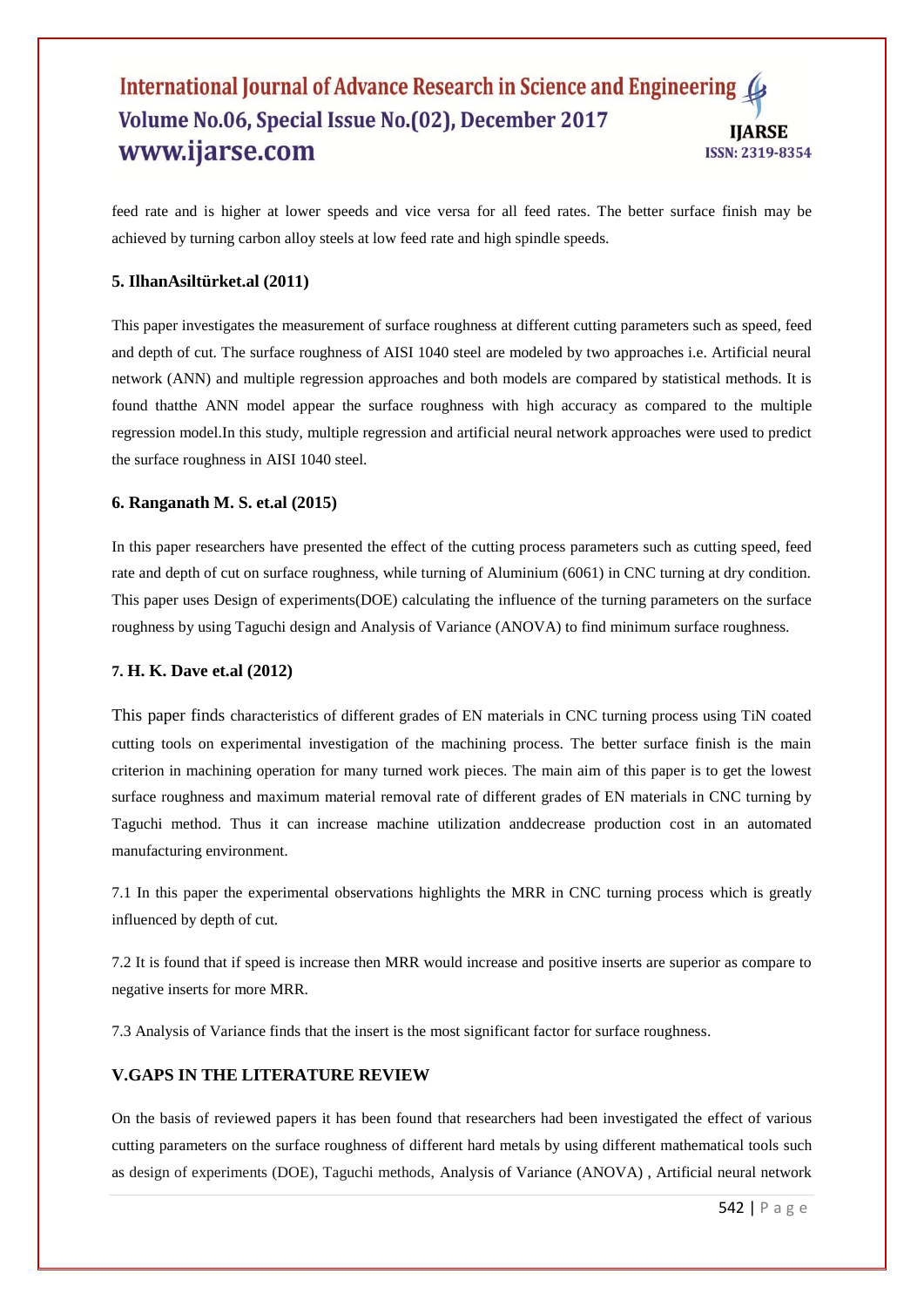(ANN) and multiple regression approaches but they didn't uses the heat transfer system i.e. HTS tools and nano fluids particles in coolant for optimization of surface roughness.

## **VI. CONCLUSION**

This review papers presented an experimentation approach to see the effects of turning parameters on surface roughness. These papers used a Systematic approach to design and analyze the experiments, and to absorb the data obtained to the maximum extent. The following resultsare found on the basis of experimental investigation conducted at different levels by employing varioustechniques to determine the optimal level of process parameters.

1. CNC turning give the better results as compare to the conventional turning in which only some fixed values can be selected.

2. Better output has been achieved by using DOE techniques as compare to Taguchi using MINITAB software.

3. At a certain limit of cutting speed the surface roughness decreases but beyond that the surface roughness increases.

4. It has been seen that Increase in feed rate has a adversely affects on surface finish

5. ANOVA and F-test shows that the speed has more affective parameter than depth of cut and feed

#### **REFERENCES**

[1] Antony J., (2000), Multi-response optimization in industrial experiments usingTaguchi, s quality loss function and Principal Component Analysis, Quality and Reliability Engineering International, Volume 16, pp.3-8.

[2] Ahmed S. G., (2006), Development of a Prediction Model for Surface Roughness in Finish Turning of Aluminium", Sudan Engineering Society Journal, Volume 52, Number 45, pp. 1-5.

[3]AbburiN. R. and Dixit U. S., (2006), A knowledge-based system for the prediction of surface roughness in turning process, Robotics and Computer- Integrated Manufacturing, Volume 22, pp. 363–372

[4]Al-Ahmari A. M. A., (2007), Predictive machinability models for a selected hard material in turning operations, Journal of Materials Processing Technology, Volume 190, pp. 305–311

[5] IlhanAsilturk and HarunAkkus, Determining the Effect of Cutting Parameters on Surface Roughness in Hard Turning using the Taguchi Method, Measurement, vol. 44,2011, pp. 1697–1704.

[6]RanganathM. S., Vipin and R. S. Mishra, Optimization of Surface Roughness and Material Removal Rate on Conventional Dry Turning of Aluminium (6061), International Journal of Advance Research and Innovation, vol. 1,2014, pp. 62-71.

[7]H. K. Dave, L. S. Patel and H. K. Raval, Effect of Machining Conditions on MRR and Surface Roughness During CNC Turning of Different Materials using Tin Coated Cutting Tools – A Taguchi Approach, International Journal of Industrial Engineering Computations, vol. 3,2012, pp. 925-930.